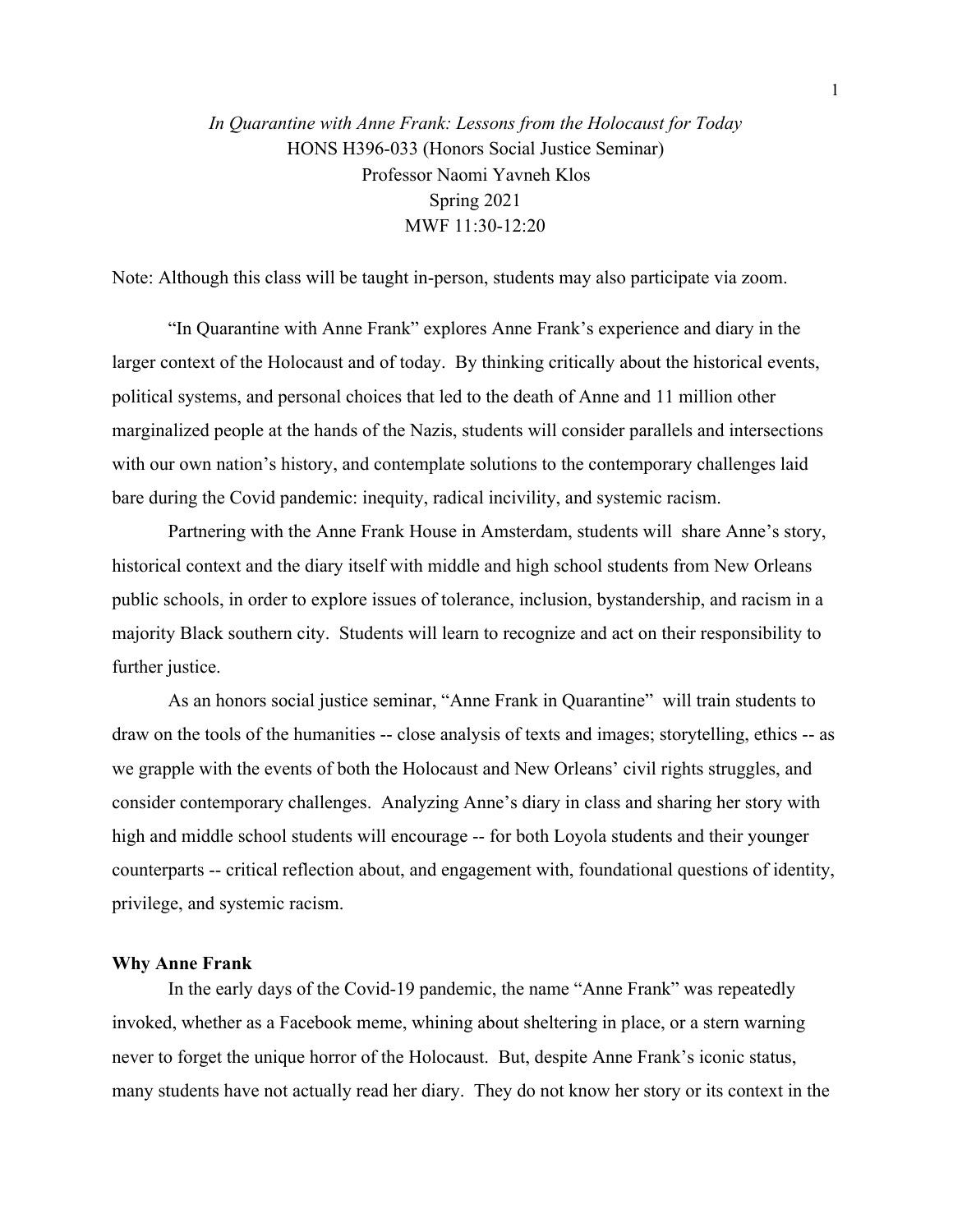Dutch experience of World War II -- that, for example, the Netherlands lost a higher percentage of its Jewish population than did any other country in Western Europe, or that, in the last months of hiding, Anne significantly revised her own diary in hopes of creating a document for posterity. Envisioning Anne as a "little Dutch girl," students are unaware that she was, in fact, an immigrant from Germany, writing in her second language; Anne's family, like so many other contemporary Jewish families, was denied permission to emigrate to the United States because of America's enduring fear of refugees.

What can college students learn from a girl in hiding, and share with New Orleans high school students, in our own time of anxiety and uncertainty, of social distancing, of deep political division and exposed inequity?

First, even 75 years after the end of World War II (unfathomably long ago to a student born in the 21st century), its lessons for our own historical moment are inescapable. The Nazis drew on the legislation of the American South to stigmatize, racialize, and "other" the Jews who, until the Nuremberg Laws of 1935, were German citizens. Long before a final solution was formulated, arbitrary constructions of race based in antisemitic pseudo-science designated Jews as a biological underclass.

The Holocaust can also help students understand the pressures and consequences of bystandership, whether in failing to address the violence of a lynching or the bullying that may be part of their own quotidian experience. What kind of pressures, we might ask, encourage conformity and complicity?

Finally, we cannot underestimate the power of Anne's story, and her diary itself, as a point of connection. Anne Frank's descriptions of the tedious and sometimes terrifying life in the Annex, the cramped quarters and constant fear combined with puberty and first kisses, put a face on the unfathomable horrors of the Holocaust. And even without knowing its historic context, young readers consistently identify with Anne's sense of alienation, of being misunderstood. The text has additional resonance in a time of social distancing, when many students, like Anne, have lost loved ones, or are experiencing isolation. And many New Orleans teenagers live with the fear not of Nazis but of gun violence.